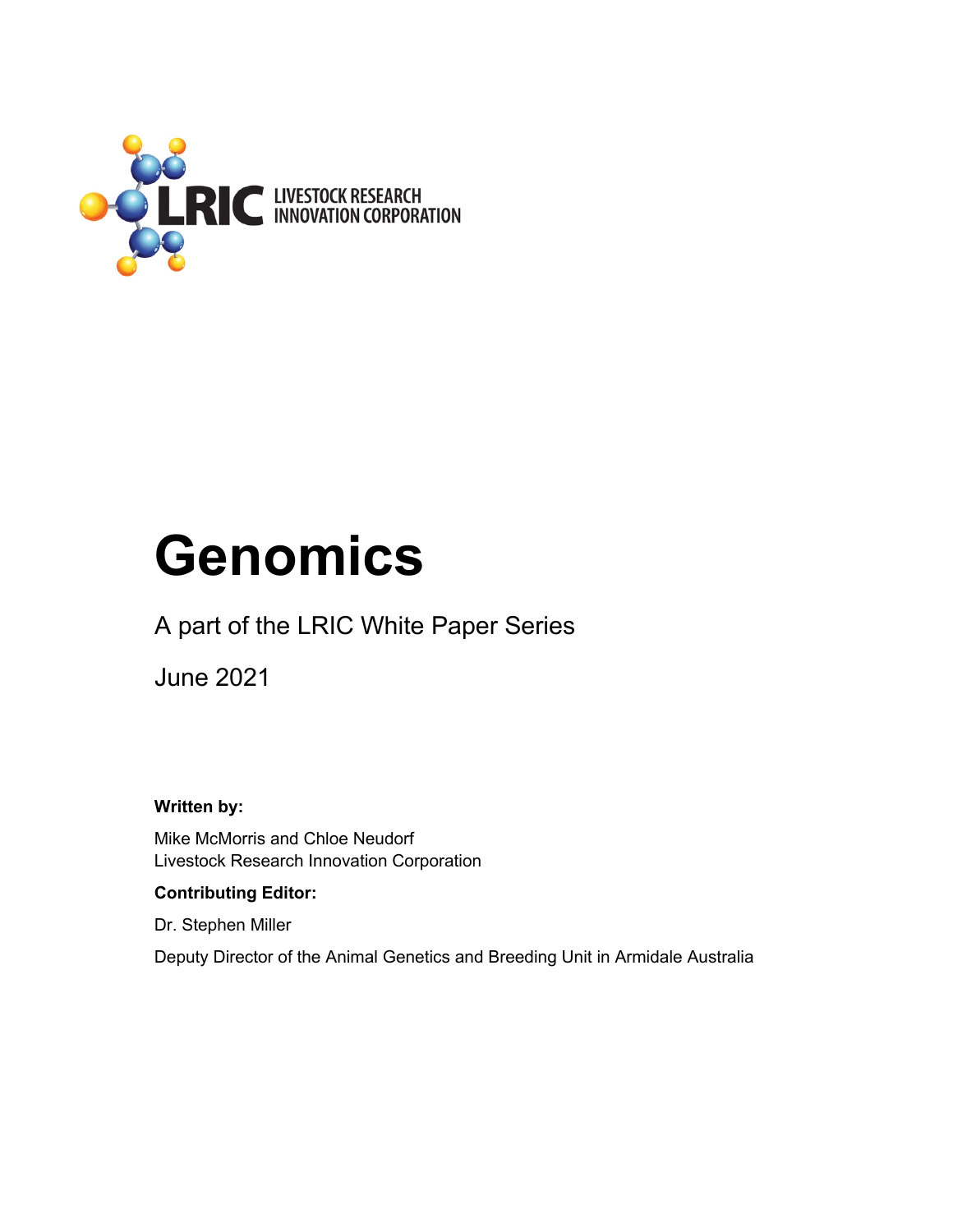

#### **What is it?**

Genomics is a dynamic field of biology that focuses on the genome of organisms. A genome is an organism's complete set of Deoxyribonucleic acid (DNA), including all of its genes that, as a whole, influence growth and development. There are four molecules ("bases") found in a DNA molecule, adenine, cytosine, guanine, and thymine, known more commonly as A, C, G and T. This four-letter alphabet is found in every living organism, they pair up in a swirling shape known as the double helix of chromosomes. The number of base pairs in every cell of a farm animal (mammal) is approximately 3 billion. If typed out on a ribbon in 11-point font, the cattle genome in a single cell would roughly cover the distance from Halifax, Nova Scotia to Victoria, British Columbia. Within this long sequence of base pairs, groupings have different functions, and these are known as genes.

Using a combination of DNA sequencing methods and bioinformatics, genomics studies the structure, function, evolution, and mapping of genomes. Understanding the genes in organisms allows for faster selection for traits of importance (e.g., healthier and more efficient animals). The cost of genomic analysis has decreased exponentially in recent years making it more affordable as a component of animal breeding programs.

#### **Why it matters to the Ontario livestock industry:**

Ontario livestock has a role to play in global protein production, fostering innovation amongst producers in the global quest to produce more, with increasingly scarce resources. Livestock production across the world is also under scrutiny with concerns including the impact of livestock on climate change, water use, influence on human health (zoonoses) and antimicrobial resistance. Genetics, including genomics can play a significant role in creating a robust future for Ontario livestock producers as they meet these challenges and satisfy consumers globally.

Genetics are the raw materials in an animal's development, but environment also plays a key role, particularly for some traits. The relationship between an animal's performance, also known as "phenotype" and their genetics is not perfect. Environmental factors such as feeding, housing and health can all have significant impacts on animal performance. That said, genetics determines potential. The environment is a limiting factor in an animal's ability to reach its genetic potential and it's the producer's role to ensure that the animal's management best matches its genetic potential for optimum performance. In fact, matching an animal's genetic potential to its environment is a key component of extensive livestock systems. It is incredibly important to understand that the results of genetic change, unlike changes due to nutrition, health and other management interventions, are permanent, and they accumulate over generations. The Canadian dairy sector for example has seen phenomenal improvements via genetic selection when compared to change from management strategies.

SNPs ("snips") or single nucleotide polymorphisms each indicate a difference in a base pair at a particular location (e.g. G rather than C). The SNPs that are related to differences in traits of interest (disease resistance, better weight gain, higher milk yield, lower GHG emissions) can be used in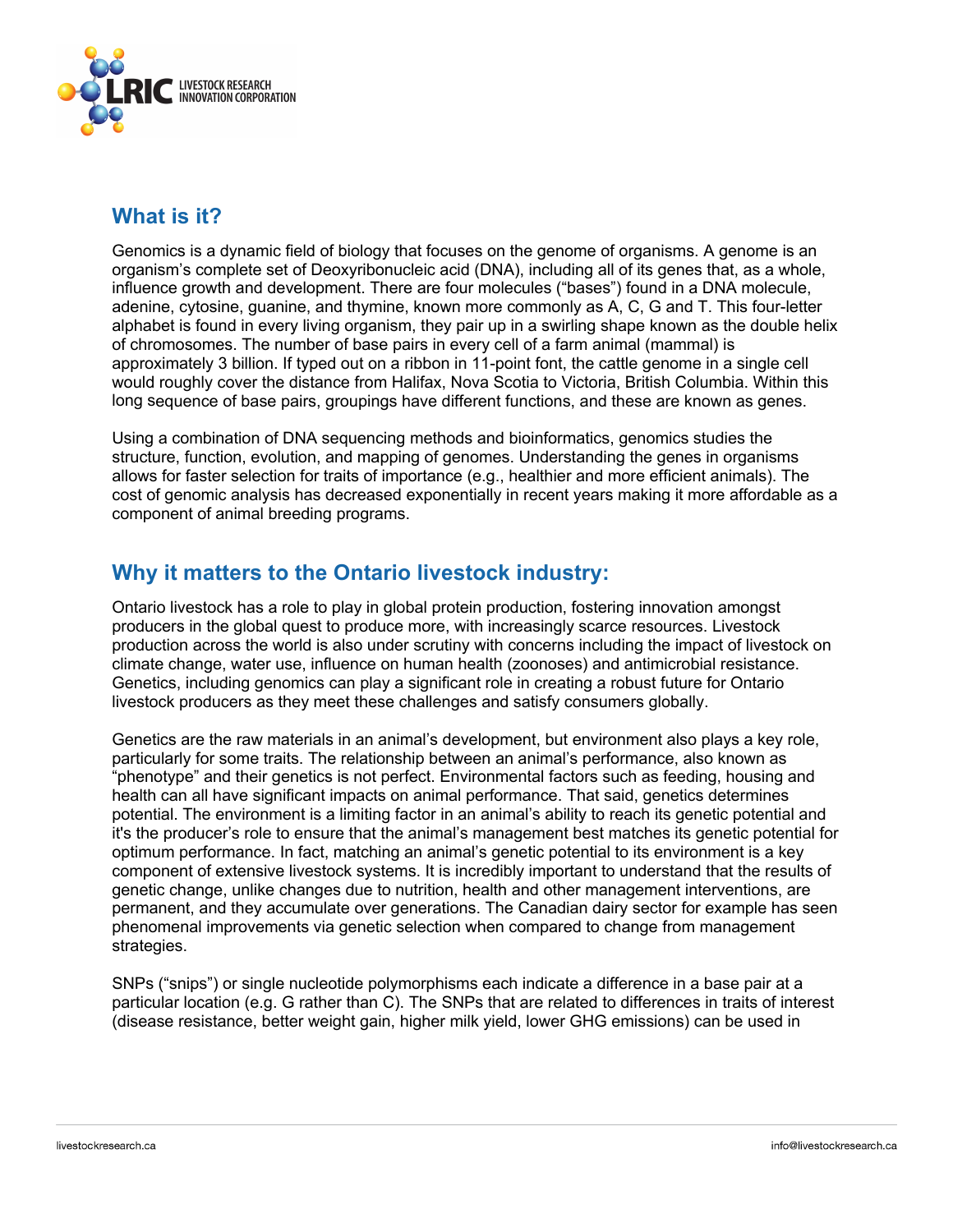

genetic selection. The Angus cattle breed, for example, has about 20 million known SNPs across the 3 billion bases on their genome.

In the Canadian dairy sector, genetic merit is expressed as a Lifetime Profit Index (LPI) and takes into account many traits. The graph below shows positive genetic change towards 2009 using traditional breeding values (estimated breeding values or EBV) which were calculated using animal performance measures along with pedigree relationships amongst animals. A big boost in the rate of progress is obvious once the LPI index was based on genomic breeding values (GEBV) that takes into account analysis of the genomics of each animal using the SNPs that they carry, in addition to the performance and pedigree information. The dashed line in the graph indicates the genetic progress that would have been expected without the introduction of genomics, whereas the solid line indicates the gain actually achieved by taking genomics into account (Van Doormaal, 2019).



Data retrieved from Lactanet 2019

A similar increased rate of genetic progress has been achieved in Angus cattle following the implementation of genomically enhanced genetic evaluations in 2010. Genomics is now being used in dairy, beef, swine and turkeys in Ontario as well as other species. The full extent to what genomics can do for the Ontario livestock industry is not yet known but the possibilities seem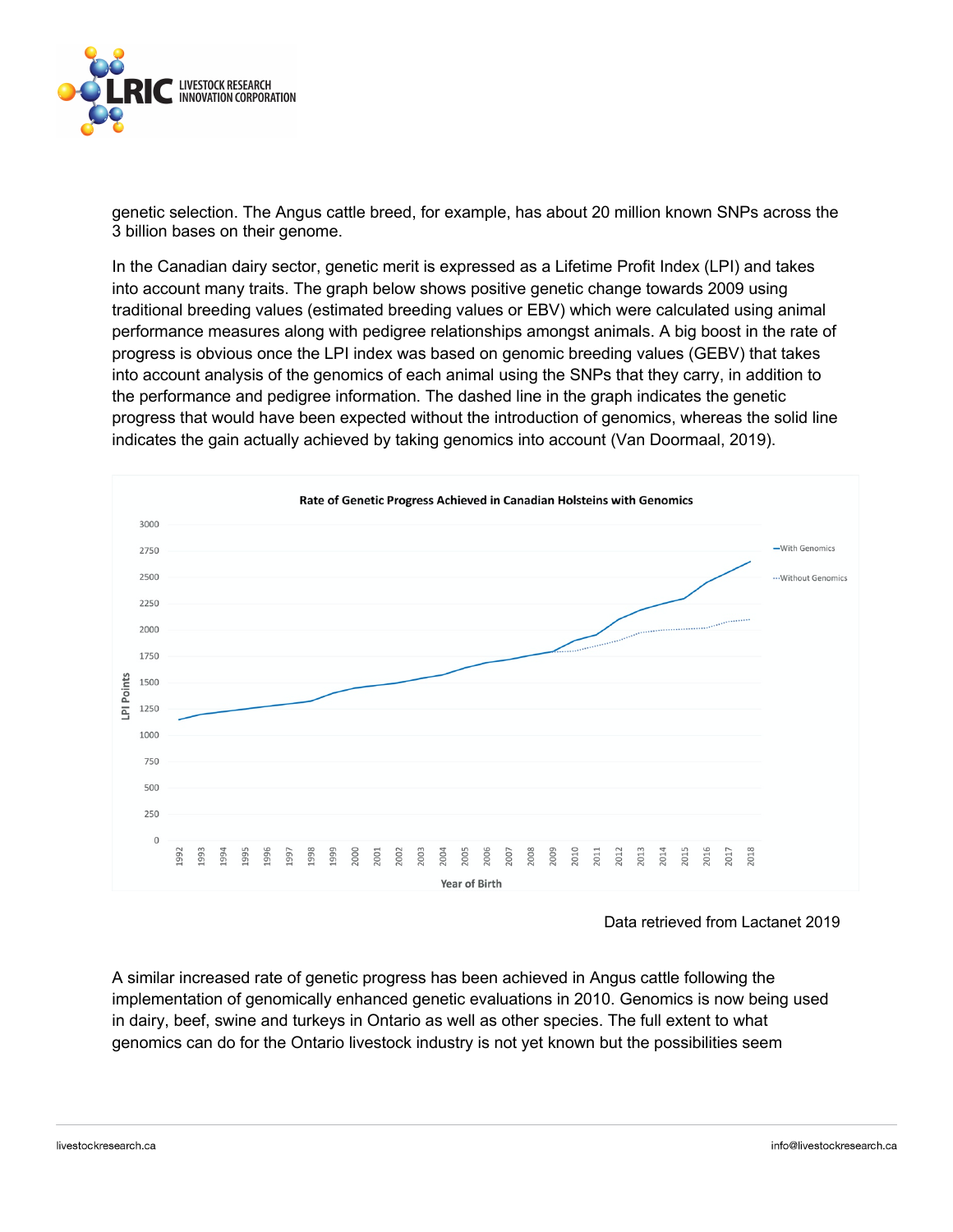

endless. It must be realized, however, that the predictive ability of these genomic tests cannot be determined without on-farm data. In fact, the genomic predictions are only possible with the collection of phenotypes for the traits of interest such as weight in Angus cattle or milk yield in Holsteins. The implementation of genomics, instead of replacing the need for animal measurements to inform selection decisions, has actually made these measures more important. Traditionally, animals were evaluated based on their performance for a trait, or through the performance of their progeny, for example, milk yield records on daughters of a sire. This approach, although highly effective, had the limitation that only the animals with measurements, or those with progeny measured had any significant accuracy. Those measures had little predictive ability for new animals and this is where genomics has really changed the game. A genomic prediction can be developed based on a reference set of animals and this prediction developed from the reference dataset can be applied to new animals, without measurements. The result is such that a DNA sample can be pulled on a beef calf at birth and the genetic potential of that calf for weaning weight can be predicted with better accuracy than would be possible from previous methods based on the weaning weight of that calf. This ability to predict with accuracy what an animal's genetic merit is without waiting to obtain a measure on the animal or its progeny is the primary driver in increased genetic progress with genomics. Breeding companies now have no need to wait until a bull has daughters in milk before deciding if he is worthy of use or not. With genomics the merit of this bull for future use can be determined at birth and in some cases even prior to birth as genotyping embryos is now possible.

A unique benefit of genomics in this regard is related to traits that are very important, but difficult to measure. Without genomics, such traits are not viable to pursue as the measures are typically expensive and in some cases not possible on breeding candidates. A sire could be proven based on progeny performance at great cost, but this only provided information on the limited sires whose progeny were measured and provided little information on the general breeding population. With genomics, measures in dedicated reference populations can be used to develop a prediction, which can be applied more generally. Thanks to genomics, these difficult traits can now be addressed with breeding. Health traits are a good example of this, collecting good health data in a commercial environment is difficult, but with genomics, such a dedicated effort to obtain such a reference population can generate a genomic prediction that has accuracy and can be applied to the larger population. Genomics has given research facilities a new purpose as the more specialized and detailed measures they are capable of generating, can be used to develop these genomic reference populations. The new Dairy Research facility in Elora is a good example, where measurements of feed intake of cows are now contributing to a feed efficiency evaluation across North America. Animals which use their feed more efficiently are good examples of breeding animals that produce more with less. The North American Angus evaluation includes a reference of 30,000 animals with intake measured, this core is used to provide genomic predictions on the close to 1 Million animals now genotyped in that evaluation. Genomics has greatly expanded the industry's ability to deal with more difficult problems such as identifying animals that are more efficient, healthier (less need for antimicrobials) and produce less methane.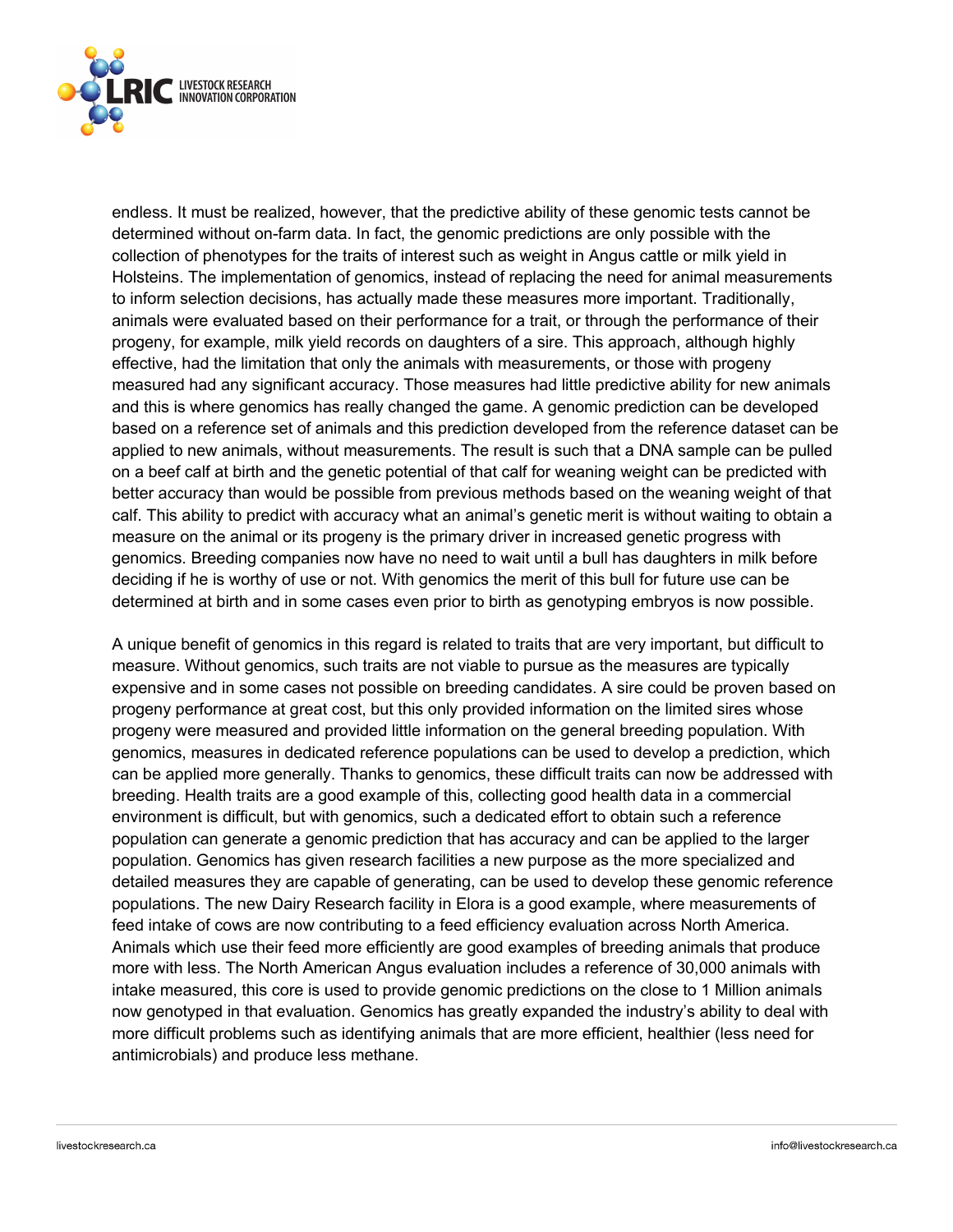

## **History of Genomics:**

- In the 1970's and 1980's Fred Sanger, recipient of two Nobel Prizes in Chemistry, and his team at the Medical Research Council were responsible for establishing techniques to sequence, genome map, store data and conduct bioinformatic analyses. This work prefaced the human genome project in the 1990's (Bentley et al., 2008).
- The global collaboration on the human genome vielded the sequence (the complete set of the alphabet in order) that was publicized in 2003.
- Following the human genome came sequencing of livestock species.
- The cost to sequence a human genome, \$100 million in 2001, is now well under \$1,000 (Wetterstrand, 2020).
- CRISPR (Clustered Regularly Interspaced Short Palindromic Repeats) technology has been a ground-breaking advancement in genetic editing as it is more accessible economically, more efficient and more accurate than other editing technologies. First found in 1987 in E Coli, and with many developments thereafter, CRISPR-Cas9 was harnessed for genome editing.
- Following the Bovine Genome Project, an array to genotype cattle efficiently for 50,000 SNP was developed in 2006, which started a genomic revolution in cattle breeding with other species to soon follow.
- In August 2009 the first genomic evaluations were published in Canada starting with the Holstein breed (Van Doormaal, 2019).
- Since 2009, over 3.2 million genotypes have been accumulated in the Canadian dairy genetic evaluation database at Lactanet. In 2019 approximately 53,000 Canadian-born Holstein females were genotyped compared to the 1,887 in 2009 (Van Doormaal, 2019).
- In 2021, genomic evaluation of Angus cattle including US, Canada and Australia surpassed 1 million genotypes, the first for a beef breed.
- In 2016 and 2018 scientists published their success using CRISPR-Cas9 to genetically edit pigs to become resistant to one of the industry's most economically important infectious disease, Porcine reproductive and respiratory syndrome virus (PRRSV) (Whitworth et al., 2016; Burkard et al., 2018). This enormous feat opened a world of opportunities for the future of improving animal welfare and productivity.
- In 2008 researchers introduced, through gene editing, the 'slick hair' gene into a Red Angus beef animal in Brazil in an effort to improve heat tolerance (Agricultural Resource Magazine). Using gene editing and the TALEN (Transcription activator-like effector nuclease) technology, a single base pair was cut from the Angus chromosome sequence to make the hair 'slick' and provide more heat resistance, key for success in warmer climates (Wallstreet Journal Digital Network). The land use and greenhouse gas footprint of Angus cattle are much lower than what Brazil currently has with the Nelore Cattle breed (Brazeau, 2019).
- Advancements in gene editing such as the pigs resistant to PRRSV and Angus cattle more resilient to heat stress are examples of how gene editing is improving the livestock industry to become more sustainable, improve animal welfare and meet consumer demand.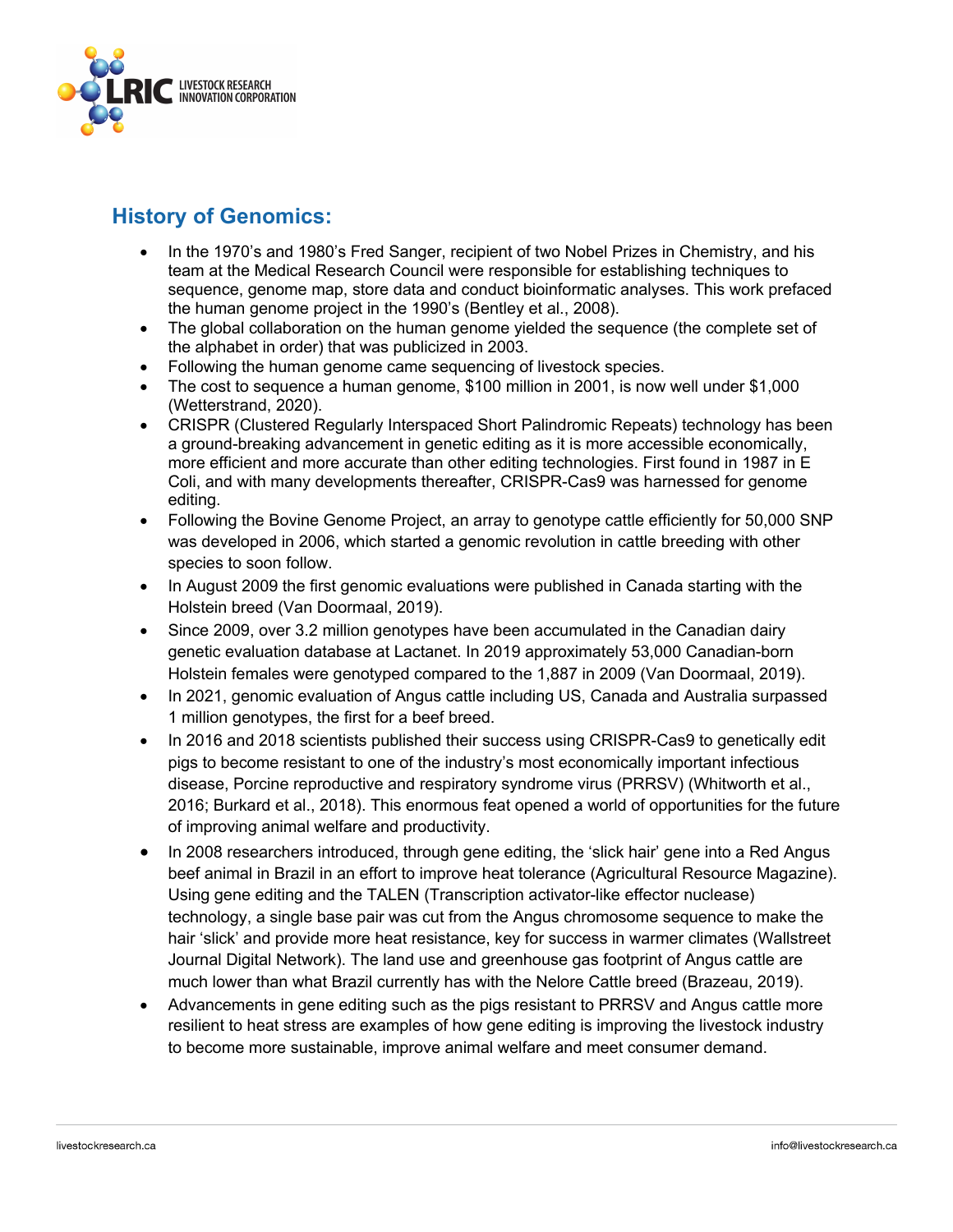

#### **Market Pull**

The use of genomics has become mainstream in many sectors. Many breed associations now require a DNA sample for analysis as part of registration of animals. Genomics are used in a variety of genetic evaluation systems and will be a key tool for the livestock sector as they respond to demands for healthier animals that have a reduced impact on the environment. The ability to use a reference population of animals with key measurements to inform breeding candidates increases the value of phenotypes. This will result in increased investment in phenotyping by industry, to enable breeders to address these challenging traits.

#### **Research gaps**

We have come a long way, but a full understanding of genomics is on a distant horizon. In fact, we really know very little about the genome. We can sequence it, so we know the order, but understanding the function of each gene and how they interact will take more research. Many of the tools used in livestock genomics were driven in their development by demands in human research. Next generation sequencing and high-density genotyping technologies have been applied in livestock, but the developments were originally for human genetics applications. The recent COVID-19 pandemic has seen a surge in sequencing applications to better understand and rapidly identify the different variants. The livestock industry will benefit from developments in this area in the future.

#### **Innovation gaps**

The innovation gap in livestock genomics involves physical measurement. Lower cost and more powerful genotyping continue to be developed but to take advantage of this, we need animal measurements for the traits that farmers want changed. If it can be measured, it seems genomics provides a path for sustainable genetic improvement for most traits.

### **Cultural Change**

Genomic selection, which has contributed to great increases in genetic progress, and which will enable the industry to address the very difficult to measure traits of the future, is a "natural" process in the eyes of the consumer. The analysis of DNA is simply used to select the best animals as parents of the next generation. The process of selective breeding has been a part of animal production for centuries, genomics only improves the accuracy of selection. The adoption of genomics by farmers has required a change in culture. Livestock genetic improvement over the centuries was based first on the "eye" of the breeder along with lineage (pedigree) followed by measurement of traits and these were all compiled with statistical software in modern times to provide objective predictions of genetic merit for traits. Prior to genomics, there has always been a close connection between the objective measures on an animal or its progeny and the genetic merit prediction for that animal. Now with genomics, farmers must take a "leap of faith" to use the technology, when there is no direct measure on an animal or it's progeny, just a DNA sample.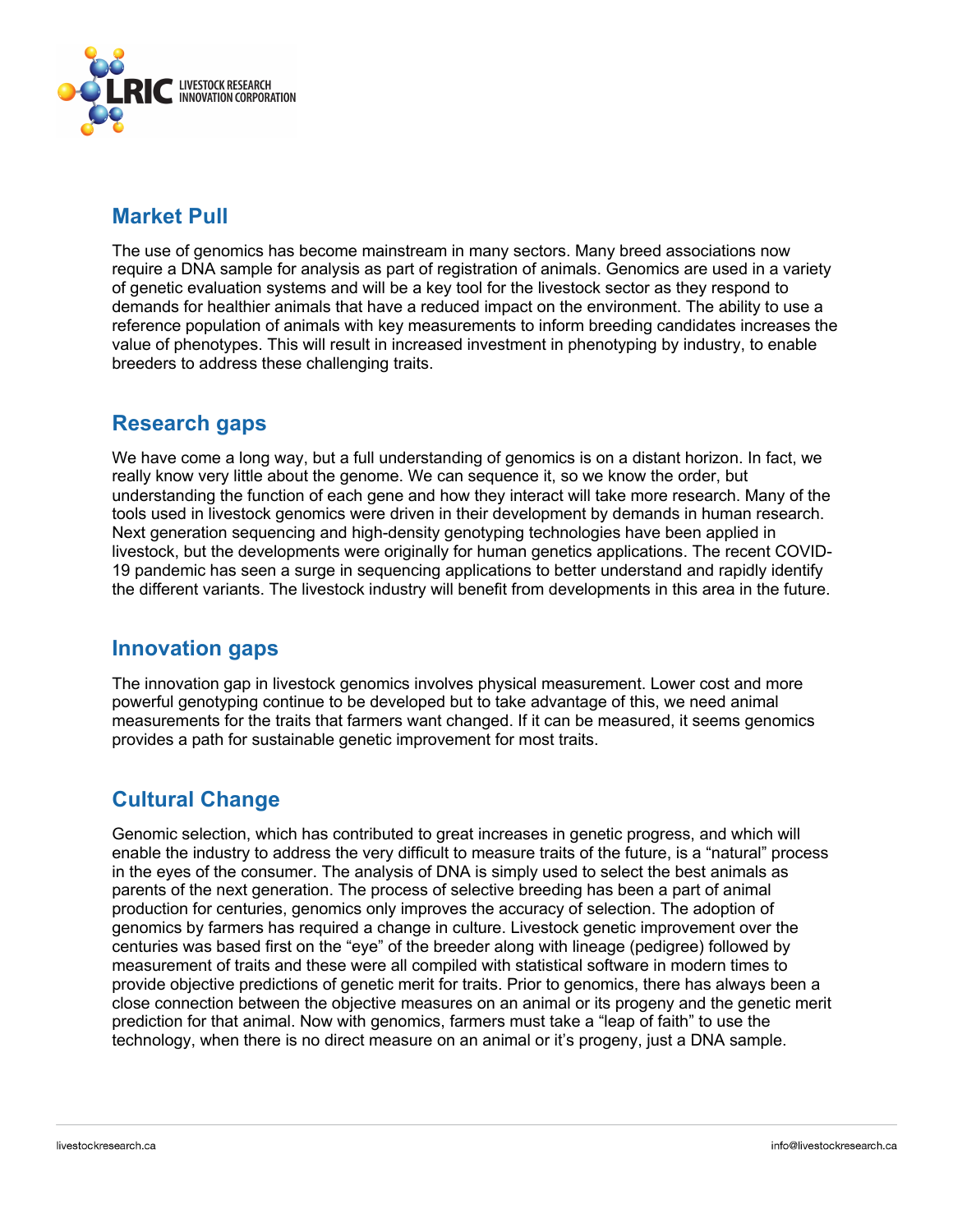

Similarly, given the role the environment plays in animal performance, choosing an animal with a poor phenotype and a superior genomic prediction over an animal with a superior phenotype but a poor genomic prediction has taken some adjustment for breeders as it goes against generations of experience.

The implementation of genetic modification is something that will need to be accepted by the public before commercial use. Consumer understanding of genetic modification and gene editing varies. Kilders and Caputo conducted a survey to understand consumer preferences and willingness-to-pay (WTP) for milk produced from conventionally and genetically dehorned cows, in their results they found that responses are heavily impacted on the information provided to respondents (2021). Shew et al., conducted a study assessing the willingness-to-consume (WTC) and the WTP for CRISPRproduced food compared to genetically modified (GM) foods in a multi-country assessment (2018). The WTC of the respondents were equivalent for both CRISPR and GM food, valuing them comparably as well, however the value placed on CRISPR and GM food was significantly less than conventional food. Similar to Kilders and Caputo's study, familiarity with the biotechnology and respondents' perceptions of safety were the primary drivers in their WTC.

In Canada, new GMOs are assessed by Health Canada and the Canadian Food Inspection Agency (CFIA) to determine whether they are novel foods (different to what is currently available). If they are considered to be 'novel' they are required to undergo regulatory oversight. Not all genetically edited food products are considered 'novel' and thus for 'non-novel' traits they are not subject to regulatory oversight. Reducing the amount of regulation for GM foods and crops could reduce the price of these foods in the grocery store. In 2016 the first genetically modified animal, AquAdvantage salmon was sent to market in Canada (Health Canada, 2021).

#### **For more information**

1. Dr. Stephen Miller, Deputy Director of the Animal Genetics and Breeding Unit in Armidale Australia and Adjunct Professor with the Centre for the Genetic Improvement of Livestock (CGIL) at the University of Guelph. Steve.Miller@une.edu.au

#### **Additional resources**

- *The Gene: An Intimate History* by Siddhartha Mukherjee
- The Canadian Dairy Network https://www.cdn.ca/home.php
- The National Human Genome Network https://www.genome.gov/
- Angus Genetics Inc. https://www.angus.org/agi